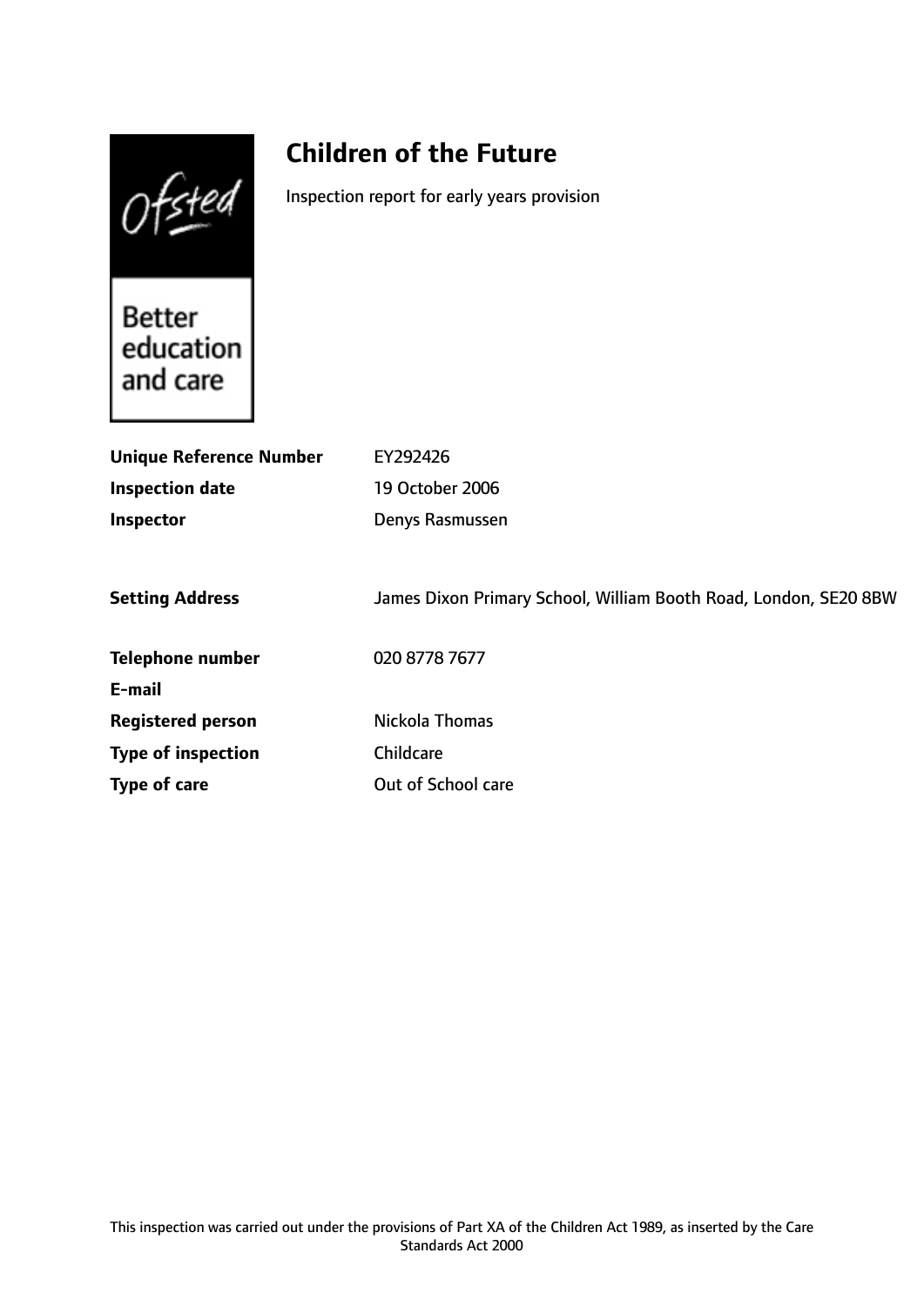## **ABOUT THIS INSPECTION**

The purpose of this inspection is to assure government, parents and the public of the quality of childcare and, if applicable, of nursery education. The inspection was carried out under Part XA Children Act 1989 asintroduced by the Care Standards Act 2000 and, where nursery education is provided, under Schedule 26 of the School Standards and Framework Act 1998.

This report details the main strengths and any areas for improvement identified during the inspection. The judgements included in the report are made in relation to the outcomes for children set out in the Children Act 2004; the National Standards for under 8s day care and childminding; and, where nursery education is provided, the *Curriculum guidance for the foundation stage.*

The report includes information on any complaints about the childcare provision which Ofsted has received since the last inspection or registration or 1 April 2004 whichever is the later.

## **The key inspection judgements and what they mean**

*Outstanding: this aspect of the provision is of exceptionally high quality Good: this aspect of the provision is strong Satisfactory: this aspect of the provision is sound Inadequate: this aspect of the provision is not good enough*

For more information about early years inspections, please see the booklet *Are you ready for your inspection?* which is available from Ofsted's website: *www.ofsted.gov.uk.*

## **THE QUALITY AND STANDARDS OF THE CARE**

On the basis of the evidence collected on this inspection:

The quality and standards of the care are satisfactory. The registered person meets the National Standards for under 8s day care and childminding.

## **WHAT SORT OF SETTING IS IT?**

Children of the Future has been registered since 2004. It operates from the dining hall and one classroom of James Dixon Primary school. This is in Anerley, Bromley. Children have access to a secure playground for outdoor play.

Children attend from local primary schools. A maximum of 24 children may attend the setting at any one time. Currently there are 30 children on roll aged from four to 11 years. The setting supports children with learning difficulties and/or disabilities.

The setting is open from 07:45 until 08:30 for breakfast club and 15:00 until 18:00 during term-time. It opens from 08:00 until 18:00 during the school holidays.

There are five staff employed by the setting, of whom, four hold a relevant qualification and one is on a training programme.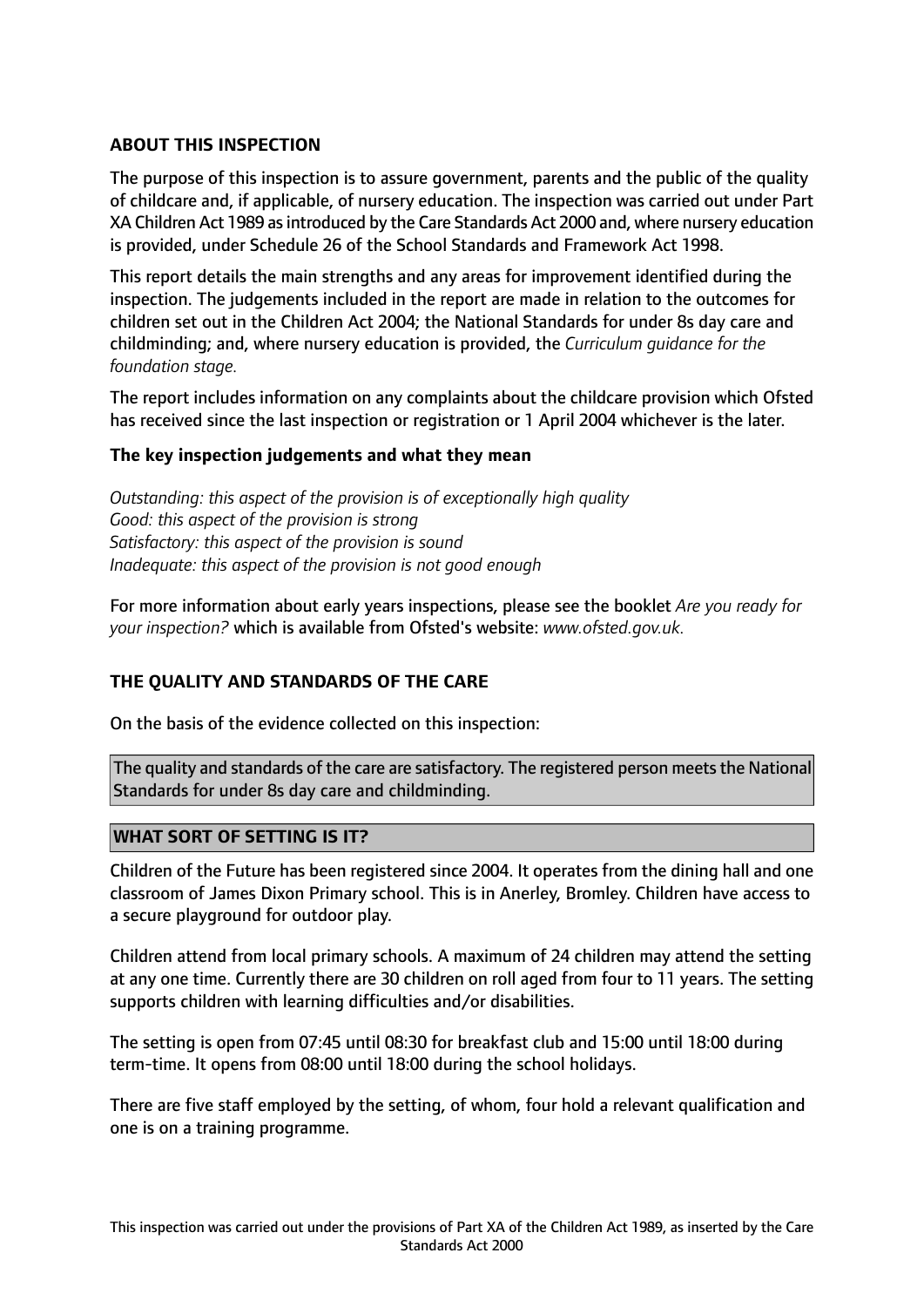The inspection took place in the after school provision.

## **THE EFFECTIVENESS OF THE PROVISION**

#### **Helping children to be healthy**

The provision is satisfactory.

Children are encouraged to develop good hygiene habits such as washing their hands before meals. The use of liquid soap and paper towels helps to prevent the risk of cross-contamination. The premises is satisfactorily clean and kitchen equipment is thoroughly cleaned on a daily basis. A heat probe is used to ensure food has been cooked to the appropriate temperature, this helps to prevent food poisoning.

There is always a member of staff present who is qualified in first aid which means accidents are dealt with appropriately. The sick child policy states that children must not attend if they are ill which helps to prevent the spread of infection. A list of exclusion periods for infectious illnesses are displayed for parents' information.

Children are offered a snack tea which includes fruit and vegetables daily. For example, they are offered peppers, tomatoes, cucumber, banana and orange. If meat is being offered there is a vegetarian option. Staff discuss the food with the children reinforcing what is healthy to eat. This encourages children to make healthy choices. Children's allergies are recorded and heeded ensuring their health needs are met.

## **Protecting children from harm or neglect and helping them stay safe**

The provision is satisfactory.

The premises is clean and well lit with natural light. It is comfortably warm and in a suitable state of repair. Children's artwork and a parent notice board is displayed. This helps it to be welcoming and friendly to children and parents. Children use a wide range of safe, developmentally appropriate resources. Electrical appliances are checked for safety, minimising accidental injury. Children are involved in activities to make them think about their own safety. For example, they complete a poster about firework safety rules.

Positive steps have been taken to promote security. For example, exit doors are kept locked, visitors are signed in and only authorised adults are able to collect the children. Daily risk assessments are completed both indoors and outdoors. However, the adult to child ratios are not always complied with, this compromises children's safety. Fire prevention is good and regular fire drills help children become familiar with the procedures, so they learn how to leave the premises quickly and safely

Children's welfare is protected. Child protection procedures are up-to-date and staff understand their responsibilities in relation to concerns about children's welfare. This is supported by staff completing child protection training.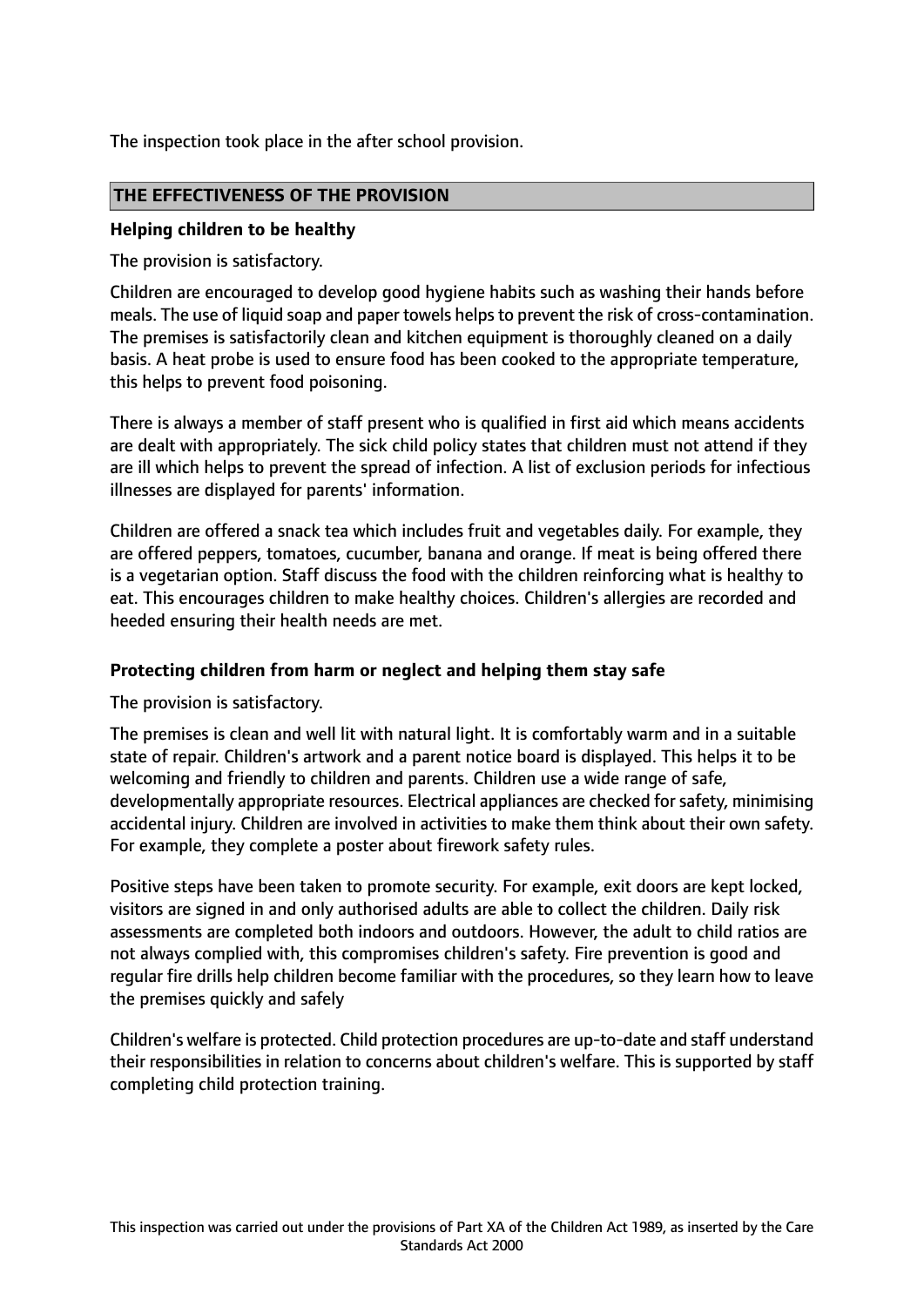## **Helping children achieve well and enjoy what they do**

The provision is good.

Activities offered are stimulating and include some specialised activities with outside agencies, for example, football and hockey skills. They are encouraged to be independent and confidently move around the premises using the available resources and asking for resources that they need. They enjoy this time at the end of the school day, relaxing with their friends or being physically active which promotes their all round development.

Children readily approach staff for support indicating that good trusting relationships are built. Children are proud of their creations and staff value their achievements. For example, a child invents a washing up machine with a construction kit, the staff ask the children to come and look at it and encourage the child to explain his invention to them. They applaud him and the invention is put on display.

Activities are planned around topics. For example, a display is made about famous black people throughout history during 'black history month'. The staff interact with the children in a calm and supportive manner guiding them in their play. This means the children play happily and get on well with each other. They were often heard laughing and talking about their ideas.

There is a planned programme of activities for children attending the holiday club which parents are given advance notice of. Children attending the holiday club are given good opportunities to attend a variety of outings. For example, they visited a farm, they went to the cinema, they visited a museum and went to the theatre.

## **Helping children make a positive contribution**

The provision is satisfactory.

Children have a positive attitude to each other. They show a sense of belonging as they talk freely about their family, friends and school. The ethos of the setting ensures children are given respect and understanding and their differences are celebrated. Children with learning difficulties and/or disabilities are supported satisfactorily. Their point of view or opinion is sought when plans are drawn up on their behalf ensuring their needs are met.

Children benefit from the positive partnership staff have developed with parents. This ensures children settle well and their individual needs are met. They experience appropriate care due to effective communication between parents and staff. Parents are encouraged to be involved in their child's learning through newsletters and by contributing resources. For example, they provide glass jars to make Halloween candle holders. Most of the settings required policies and procedures are available to the parents in a written format.

Children build good relationships with staff and are happy and secure in their environment. Children are well behaved. They know what is expected of them because they discuss and help to decide the club behaviour rules. The staff guide the children in a calm and supportive manner which helps the children work together harmoniously.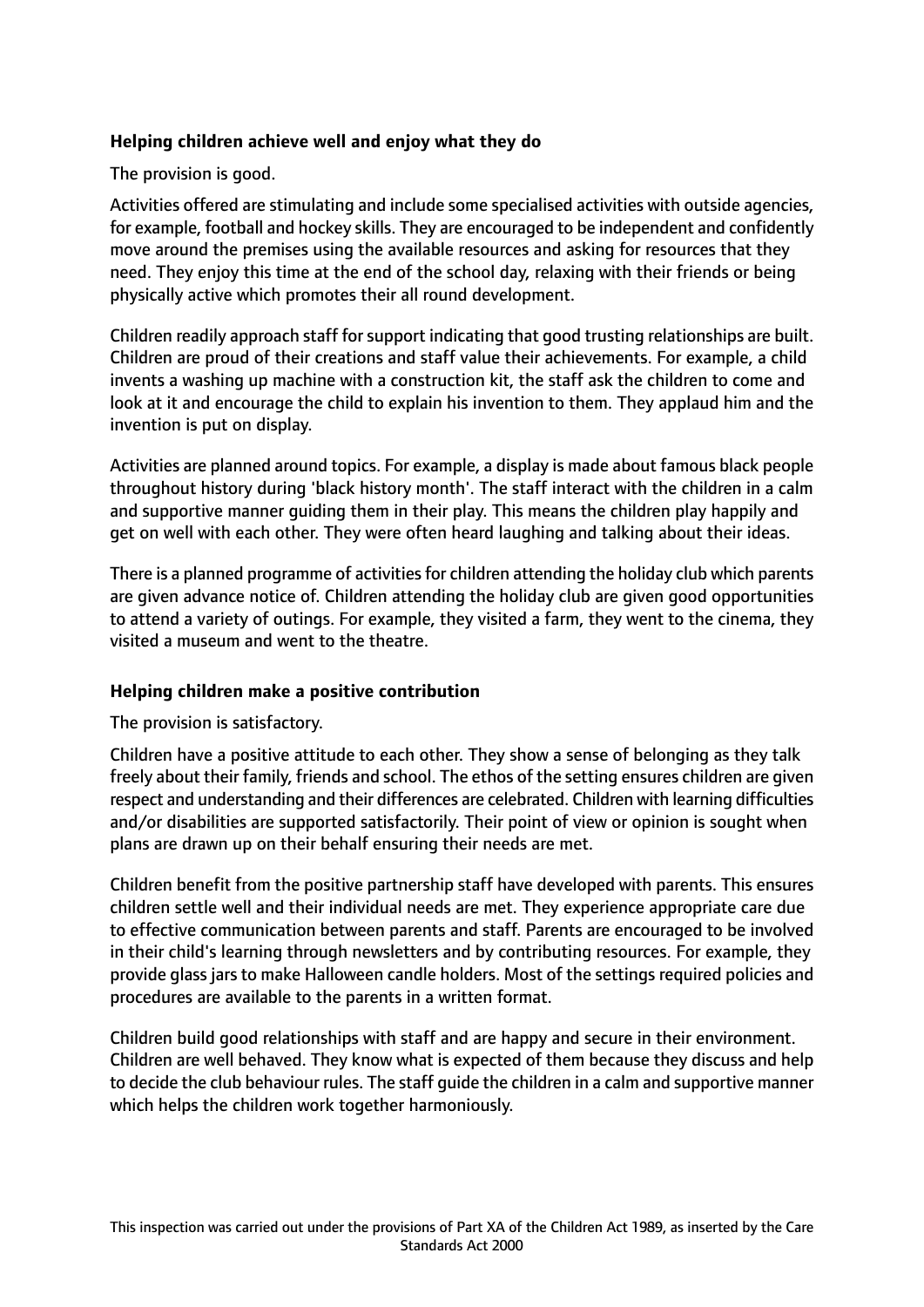## **Organisation**

The organisation is satisfactory.

Space, staff and resources are organised to create an accessible environment where children are busy and occupied throughout the session. Children attend the breakfast club before school and the holiday club during the school holidays. All services are run by the same staff to ensure consistency. The same policies and procedures are in place for the whole out of school service. The children are offered an appropriate balance between indoor and outdoor activities. Most staff are suitably qualified and all are appropriately vetted, due to effective recruitment procedures. Staff have a good rapport with the children which helps them to understand their needs. This helps children feel comfortable and secure. However, on occasion not enough attention is given to maintaining the ratio within the room. This means that for brief periods the opportunity for children to benefit from individual attention is minimised.

Most required written policies and procedures are in place and are shared with parents. The exception to this is 'the lost child and uncollected child' procedure. Nevertheless, the provider has a good understanding of the procedures to follow; this contributes to children's health, safety and welfare. A register of attendance is maintained, although entries do not specifically include detailed times. Practice is satisfactory as staff are kept-up-to date through meetings, training and appraisals. The setting meets the needs of the range of children for whom it provides.

## **Improvements since the last inspection**

The setting was found inadequate at the last inspection. Since the last inspection they have made satisfactory improvements. The provider was required to ensure that at least one staff, qualified in first aid, is present at all times; to develop staff's understanding of behaviour management strategies; to improve knowledge and understanding of the requirements of the National Standards and set in place a procedure to notify Ofsted of significant events.

Three staff have first aid certificates, one has expired but is being updated. This is an improvement from the last inspection. The provider stated that she ensures there is always at least one staff member present at the setting or on outings that has a first aid qualification. This ensures that accidents are dealt with appropriately. Staff now have a better understanding of effective ways to manage children's behaviour, taking into account their age and stage of development. They have attended behaviour management training to up-date their practice. Staff were observed to interact with the children in a supportive and calm manner which helped the children to behave well. Any conflict was dealt with in a sensitive and fair way helping the children to play harmoniously together. The provider demonstrated through discussion and through written documentation knowledge and understanding of the National Standards. She has up-dated her policies and procedures to reflect this. She is now fully aware of what constitutes a significant event and has added thisto procedures where relevant. Two procedures are not yet in written form, although staff and the provider are well aware of the procedures